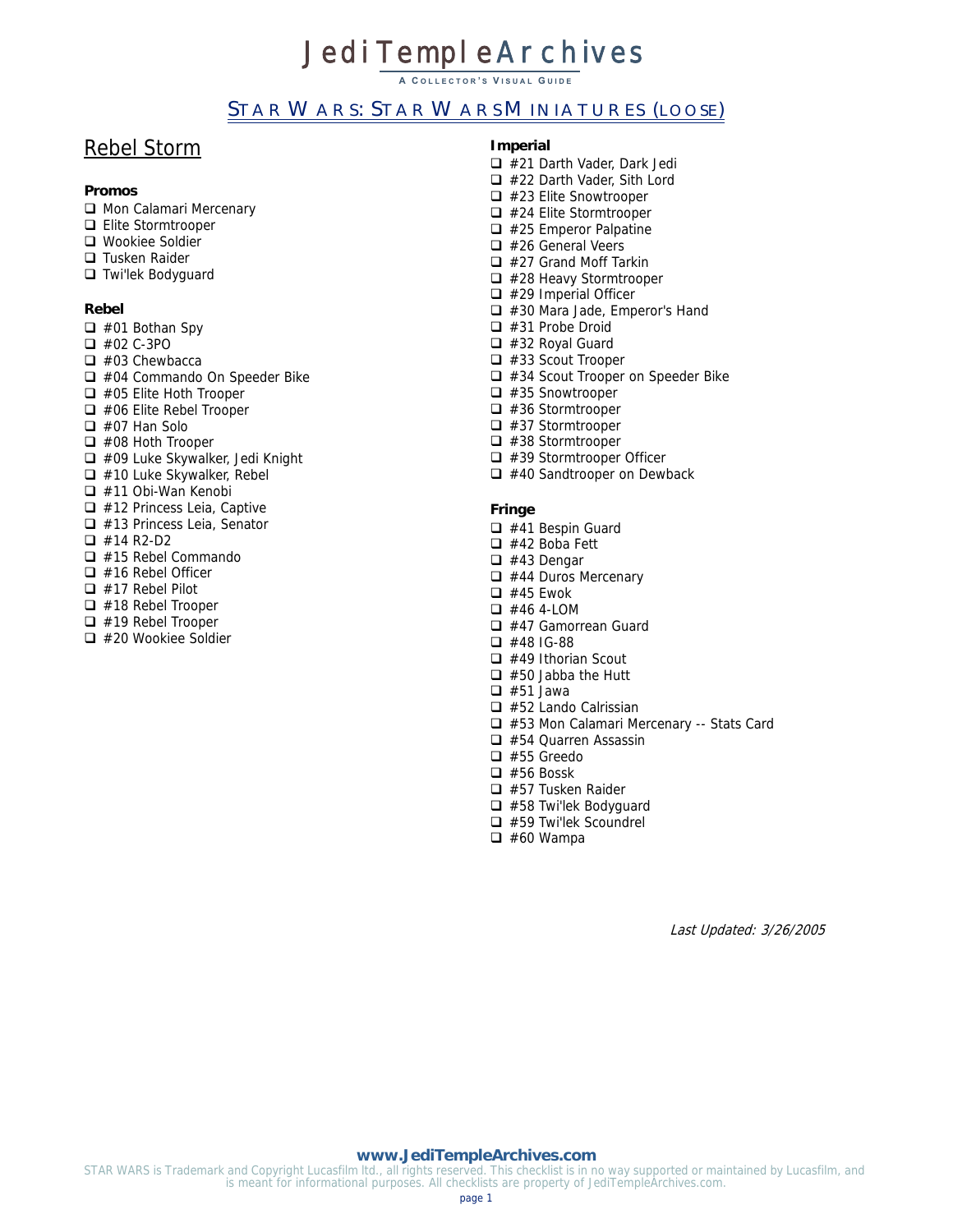**A C OLLECTOR ' S V ISUAL G UIDE**

# STAR WARS: STAR WARS MINIATURES (LOOSE)

# Clone Strike

#### **Promos**

Dark Side Acolyte

## **Republic**

 #01 Aayla Secura □ #02 Aerial Clone Trooper Captain  $\Box$  #03 Anakin Skywalker  $\Box$  #04 ARC Trooper  $\Box$  #05 Captain Typho  $\Box$  #06 Clone Trooper  $\Box$  #07 Clone Trooper □ #08 Clone Trooper Commander □ #09 Clone Trooper Grenadier □ #10 Clone Trooper Sergeant  $\Box$  #11 Agen Kolar □ #12 General Kenobi □ #13 Gungan Cavalry on Kaadu  $\Box$  #14 Gungan Infantry  $\Box$  #15 Jedi Guardian  $\Box$  #16 Ki-Adi-Mundi  $\Box$  #17 Kit Fisto  $\Box$  #18 Luminara Unduli  $\Box$  #19 Mace Windu  $\Box$  #20 Naboo Soldier  $\Box$  #21 Padmé Amidala  $\Box$  #22 Plo Koon  $\Box$  #23 Oui-Gon Jinn  $\Box$  #24 Quinlan Vos  $\Box$  #25 Saesee Tiin

 $\Box$  #26 Yoda

#### **Separatist**

 $\Box$  #27 Asajj Ventress  $\Box$  #28 Battle Droid  $\Box$  #29 Battle Droid  $\Box$  #30 Battle Droid  $\Box$  #31 Battle Droid Officer  $\Box$  #32 Battle Droid on STAP #33 Count Dooku □ #34 Dark Side Acolyte  $\Box$  #35 Darth Maul  $\Box$  #36 Darth Sidious #37 Destroyer Droid  $\Box$  #38 Durge  $\Box$  #39 Dwarf Spider Droid  $\Box$  #40 General Grievous  $\Box$  #41 Geonosian Drone □ #42 Geonosian Overseer □ #43 Geonosian Picador on Orray  $\Box$  #44 Geonosian Soldier  $\Box$  #45 Jango Fett  $\Box$  #46 Security Battle Droid □ #47 Super Battle Droid  $\Box$  #48 Super Battle Droid

#### **Fringe**

 $\Box$  #49 Aqualish Spy

- $\Box$  #50 Aurra Sing
- $\Box$  #51 Devaronian Bounty Hunter
- □ #52 Gran Raider
- $\Box$  #53 Ishi Tib Scout
- $\Box$  #54 Klatooinian Enforcer
- $\Box$  #55 Nikto Soldier
- □ #56 Quarren Raider
- □ #57 Rodian Mercenary
- $\Box$  #58 Weequay Mercenary #59 Wookiee Commando
- $\Box$  #60 Zam Wesell
- 

#### **[www.JediTempleArchives.com](http://www.jeditemplearchives.com/)**

STAR WARS is Trademark and Copyright Lucasfilm ltd., all rights reserved. This checklist is in no way supported or maintained by Lucasfilm, and is meant for informational purposes. All checklists are property of JediTempleArchives.com.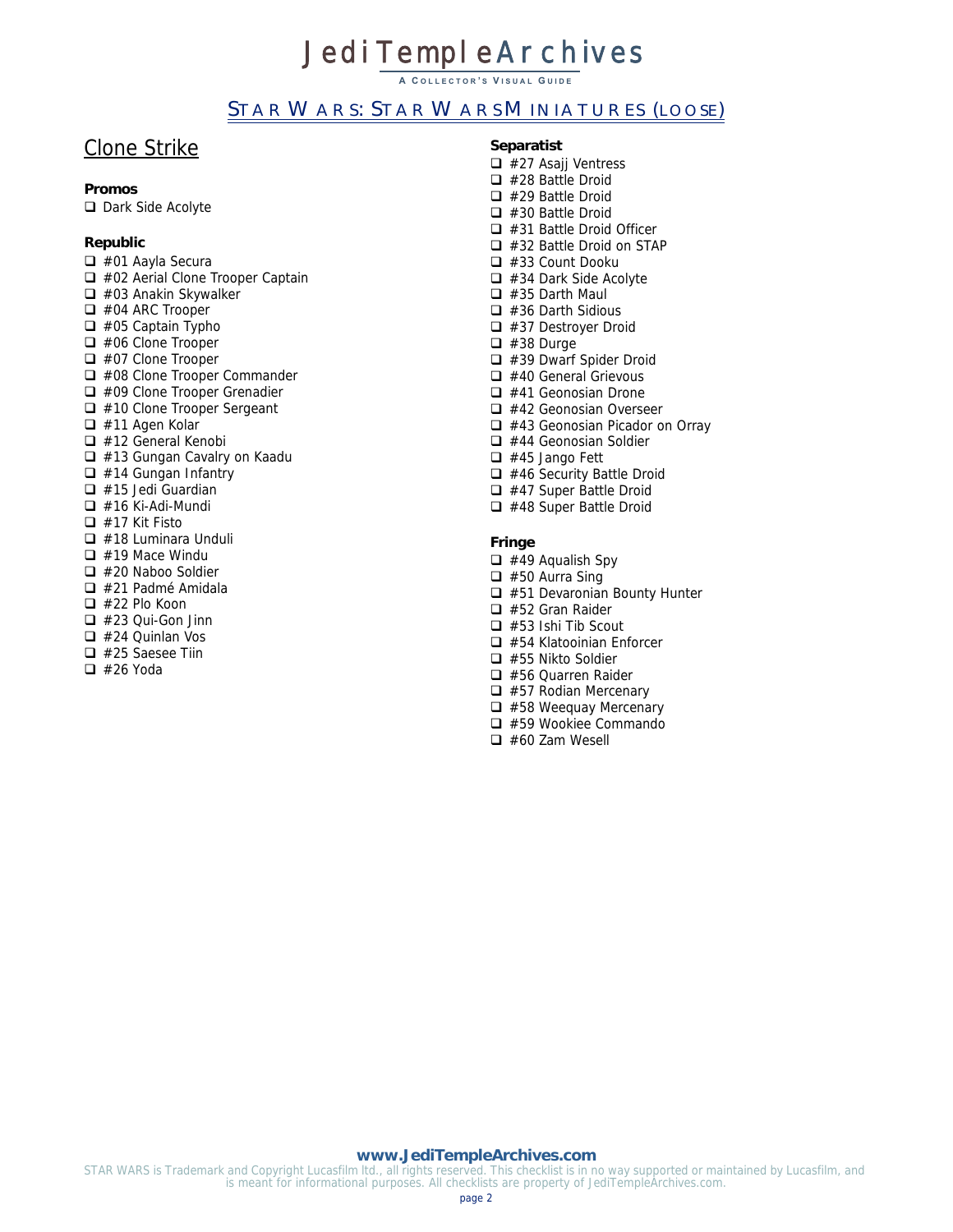**A C OLLECTOR ' S V ISUAL G UIDE**

# STAR WARS: STAR WARS MINIATURES (LOOSE)

# Revenge of the Sith

## **Republic**

- □ #01 Agen Kolar, Jedi Master
- □ #02 Alderaan Trooper
- □ #03 Anakin Skywalker, Jedi Knight
- $\Box$  #04 AT-RT
- $\Box$  #05 Bail Organa
- $\Box$  #06 Captain Antilles
- $\Box$  #07 Chewbacca of Kashyyyk
- □ #08 Clone Trooper
- $\Box$  #09 Clone Trooper
- $\Box$  #10 Clone Trooper Commander
- $\Box$  #11 Clone Trooper Gunner
- $\Box$  #12 Jedi Knight
- □ #13 Mace Windu, Jedi Master
- $\Box$  #14 Mon Mothma
- □ #15 Obi-Wan Kenobi, Jedi Master
- $\Box$  #16 Polis Massa Medic
- □ #17 R2-D2, Astromech Droid
- $\Box$  #18 Senate Guard
- $\Box$  #19 Shaak Ti
- $\Box$  #20 Stass Allie
- $\Box$  #21 Tarfful
- □ #22 Wookiee Berserker
- □ #23 Wookiee Scout
- □ #24 Yoda, Jedi Master

#### **Separatist**

- $\Box$  #25 Battle Droid
- $\Box$  #26 Battle Droid
- $\Box$  #27 Bodyguard Droid
- □ #28 Bodyguard Droid
- $\Box$  #29 Darth Tyranus
- □ #30 Destroyer Droid
- □ #31 General Grievous, Jedi Hunter
- □ #32 General Grievous, Supreme Commander
- $\Box$  #33 Grievous's Wheel Bike
- $\Box$  #34 Muun Guard
- $\Box$  #35 Neimoidian Soldier
- $\Box$  #36 Neimoidian Soldier
- $\Box$  #37 San Hill
- $\Box$  #38 Separatist Commando
- □ #39 Super Battle Droid
- $\Box$  #40 Super Battle Droid
- $\Box$  #41 Wat Tambor

#### **Fringe**

- $\Box$  #42 Boba Fett, Young Mercenary
- $\Box$  #43 Chagrian Mercenary Commander
- $\Box$  #44 Devaronian Soldier
- $\Box$  #45 Gotal Fringer
- $\Box$  #46 Human Mercenary
- $\Box$  #47 Iktotchi Tech Specialist
- $\Box$  #48 Medical Droid
- $\Box$  #49 Nautolan Soldier
- $\Box$  #50 Sly Moore
- $\Box$  #51 Tion Medon
- $\Box$  #52 Utapaun Soldier
- $\Box$  #53 Utapaun Soldier
- □ #54 Yuzzem
- $\Box$  #55 Zabrak Fringer

## **Imperial**

- $\Box$  #56 Anakin Skywalker, Sith Apprentice
- #57 Dark Side Adept
- □ #58 Darth Vader
- □ #59 Emperor Palpatine, Sith Lord
- $\Box$  #60 Royal Guard

#### **[www.JediTempleArchives.com](http://www.jeditemplearchives.com/)**

STAR WARS is Trademark and Copyright Lucasfilm ltd., all rights reserved. This checklist is in no way supported or maintained by Lucasfilm, and is meant for informational purposes. All checklists are property of JediTempleArchives.com.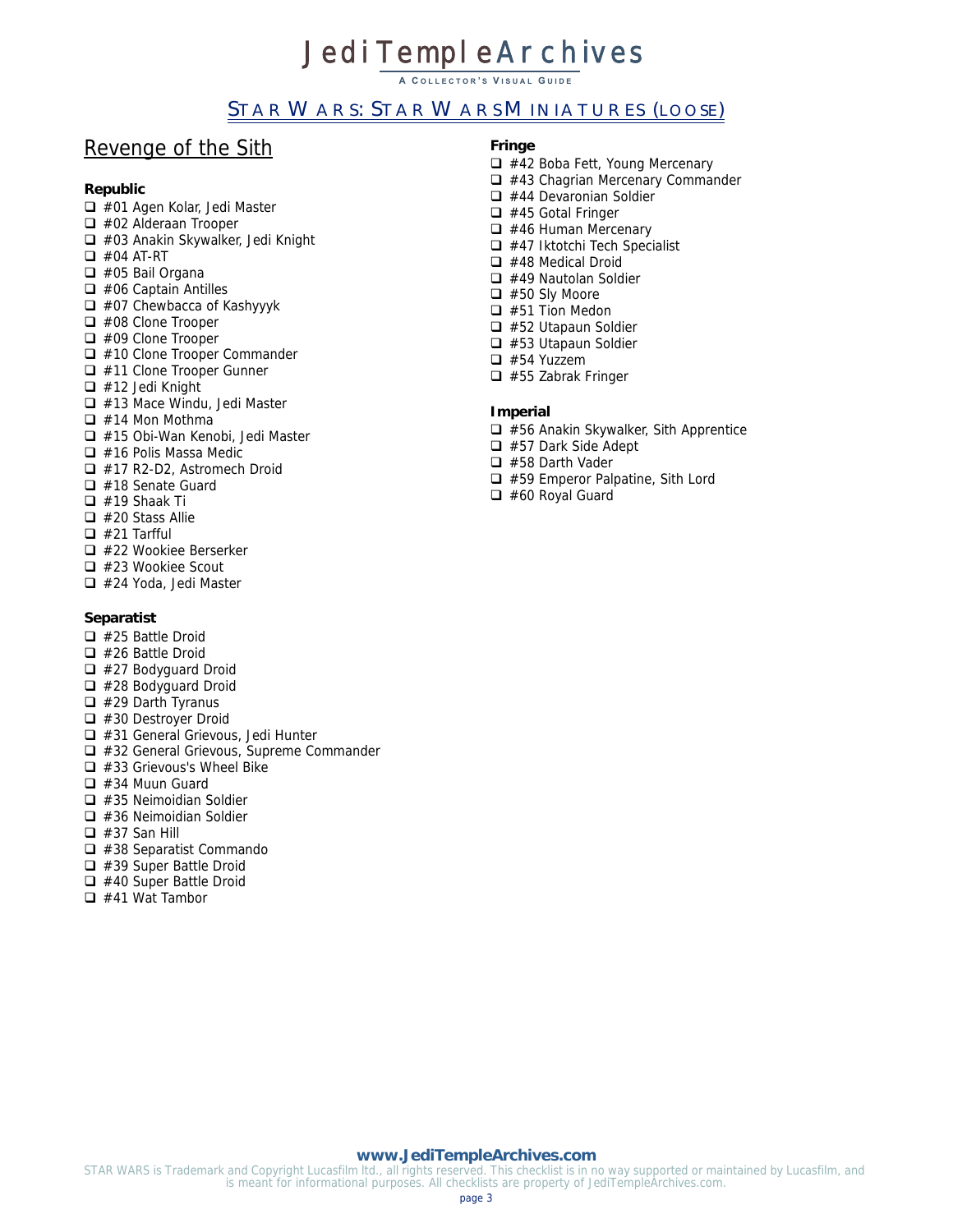**A C OLLECTOR ' S V ISUAL G UIDE**

# STAR WARS: STAR WARS MINIATURES (LOOSE)

# Universe

## **Scenario Packs**

- □ Attack on Endor
- □ Scout Trooper
- $\Box$  Stormtrooper
- Stormtrooper Officer
- AT-AT Imperial Walker Colossal Pack

#### **Republic**

- □ #01 Clone Trooper
- □ #02 Clone Trooper on BARC Speeder
- $\Box$  #03 Elite Clone Trooper
- □ #04 Flash Speeder
- □ #05 Obi-Wan on Boga

#### **Separatist**

- #06 Battle Droid
- □ #07 Darth Maul on Speeder
- □ #08 Hailfire Droid
- #09 Nute Gunray
- $\Box$  #10 Super Battle Droid
- □ #11 Super Battle Droid Commander

## **Fringe**

- $\Box$  #12 Abyssin Black Sun Thug
- $\Box$  #13 Acklay
- $\Box$  #14 ASP-7
- $\Box$  #15 B'omarr Monk
- $\Box$  #16 Dash Rendar
- $\Box$  #17 Dr. Evazan
- $\Box$  #18 Gonk Power Droid
- $\Box$  #19 Guri
- $\Box$  #20 Kaminoan Ascetic
- $\Box$  #21 Lando Calrissian, Hero of Taanab
- $\Box$  #22 Lobot
- $\Box$  #23 Nexu
- $\Box$  #24 Ponda Baba
- $\Box$  #25 Prince Xizor
- $\Box$  #26 Rancor
- $\Box$  #27 Reek
- $\Box$  #28 Rodian Black Sun Vigo
- #29 Shistavanen Pilot
- □ #30 Tusken Raider on Bantha
- $\Box$  #31 Vornskr
- $\Box$  #32 X-1 Viper Droid

## **Imperial**

- $\Box$  #33 AT-ST
- □ #34 Baron Fel  $\Box$  #35 Dark Side Marauder
- □ #36 Dark Trooper Phase III
- □ #37 Darth Vader, Jedi Hunter
- $\Box$  #38 Grand Admiral Thrawn
- $\Box$  #39 Nightsister Sith Witch
- $\Box$  #40 Noghri
- $\Box$  #41 Stormtrooper
- □ #42 Stormtrooper Commander **Rebel**

- $\Box$  #43 Admiral Ackbar
- $\Box$  #44 Bith Rebel
- $\Box$  #45 Chewbacca, Rebel Hero
- $\Box$  #46 Dressellian Commando
- □ #47 Han Solo, Rebel Hero
- $\Box$  #48 Luke Skywalker on Tauntaun
- $\Box$  #49 Nien Nunb
- □ #50 Princess Leia, Rebel Hero  $\Box$  #51 Wedge Antilles
- 

# **New Republic**

- □ #52 Kyle Katarn
- $\Box$  #53 Luke Skywalker, Jedi Master
- $\Box$  #54 New Republic Commander
- $\Box$  #55 New Republic Trooper
- #56 Young Jedi Knight

#### **Yuuzhan Vong**

- $\Box$  #57 Nom Anor
- □ #58 Warmaster Tsavong Lah
- □ #59 Yuuzhan Vong Subaltern
- $\Box$  #60 Yuuzhan Vong Warrior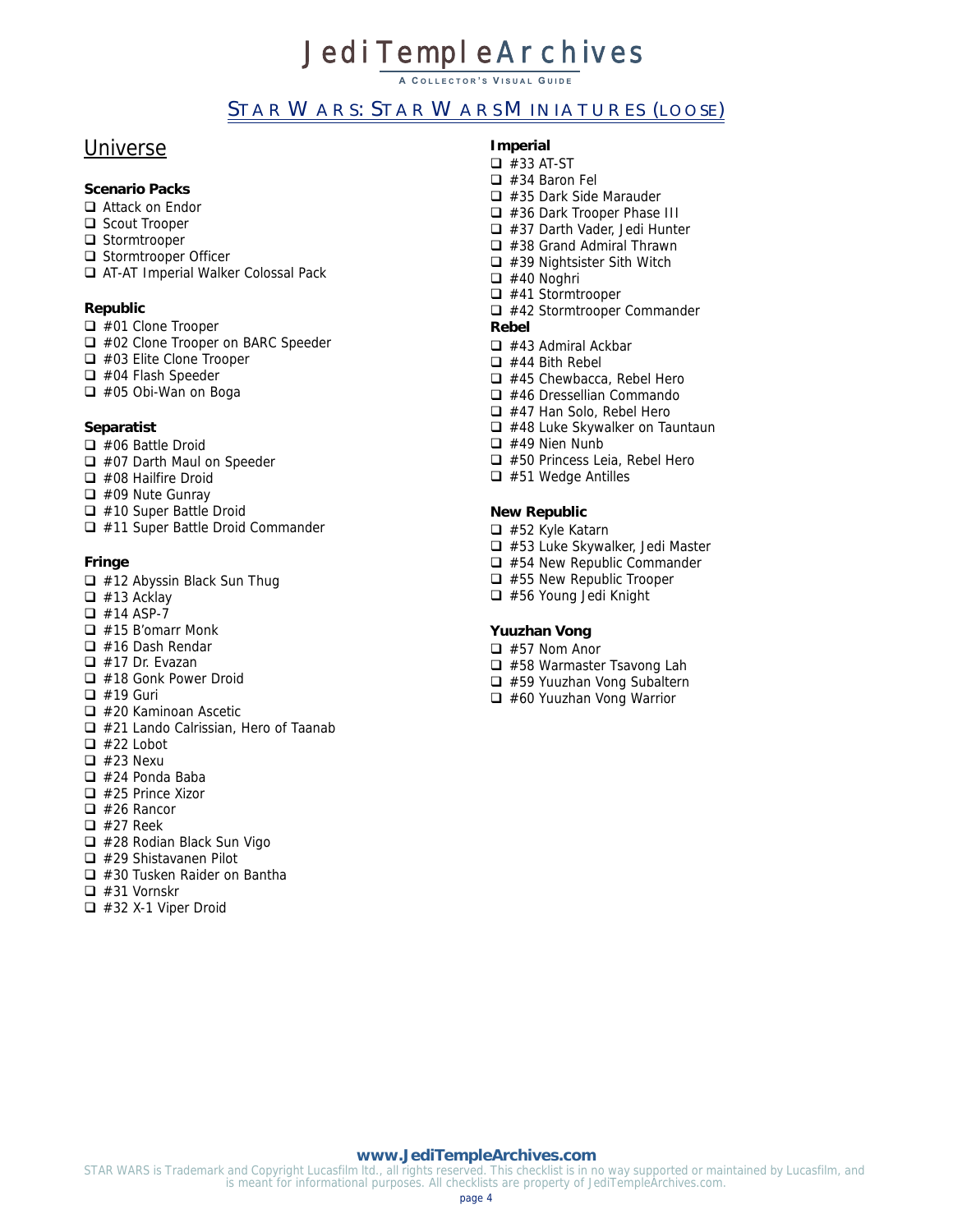**A C OLLECTOR ' S V ISUAL G UIDE**

# STAR WARS: STAR WARS MINIATURES (LOOSE)

# Champions of the Force

- $\Box$  #01 Bastila Shan  $\Box$  #02 Jedi Consular  $\Box$  #03 Jedi Guardian  $\Box$  #04 Jedi Sentinel  $\Box$  #05 Old Republic Commander  $\Box$  #06 Old Republic Soldier
- $\Box$  #07 Dark Jedi
- □ #08 Dark Jedi Master
- □ #09 Dark Side Enforcer
- $\Box$  #10 Darth Bane
- $\Box$  #11 Darth Malak
- $\Box$  #12 Darth Nihilus
- $\Box$  #13 Exar Kun
- $\Box$  #14 Massassi Sith Mutant
- $\Box$  #15 Sith Assault Droid
- $\Box$  #16 Sith Trooper
- $\Box$  #17 Sith Trooper
- $\Box$  #18 Sith Trooper Commander
- $\Box$  #19 Ulic Qel-Droma
- $\Box$  #20 Barriss Offee
- $\Box$  #21 Clone Commander Bacara
- $\Box$  #22 Clone Commander Cody
- $\Box$  #23 Clone Commander Gree
- $\Box$  #24 Depa Billaba
- $\Box$  #25 Even Piell
- $\Box$  #26 General Windu
- $\Box$  #27 Jedi Padawan
- $\Box$  #28 Jedi Weapon Master
- □ #29 Kashyyyk Trooper
- $\Box$  #30 Mas Amedda
- $\Box$  #31 Queen Amidala □ #32 Qui-Gon Jinn, Jedi Master  $\Box$  #33 Republic Commando - Boss  $\Box$  #34 Republic Commando - Fixer  $\Box$  #35 Republic Commando - Scorch  $\Box$  #36 Republic Commando - Sev  $\Box$  #37 Saleucami Trooper  $\Box$  #38 Utapau Trooper  $\Box$  #39 Crab Droid  $\Box$  #40 Darth Maul, Champion of the Sith □ #41 Darth Sidious, Dark Lord of the Sith  $\Box$  #42 Octuptarra Droid  $\Box$  #43 Hoth Trooper with ATGAR Cannon  $\Box$  #44 Luke Skywalker, Young Jedi  $\Box$  #45 Yoda of Dagobah  $\Box$  #46 Coruscant Guard □ #47 Dark Trooper Phase I  $\Box$  #48 Dark Trooper Phase II  $\Box$  #49 Darth Vader, Champion of the Sith  $\Box$  #50 Sandtrooper  $\Box$  #51 Snowtrooper with E-Web Blaster □ #52 Corran Horn  $\Box$  #53 Jacen Solo  $\Box$  #54 Jaina Solo □ #55 Arcona Smuggler  $\Box$  #56 Gundark  $\Box$  #57 HK-47 □ #58 R5 Astromech Droid
	- $\Box$  #59 Ugnaught Demolitionist
	- $\Box$  #60 Varactyl Wrangler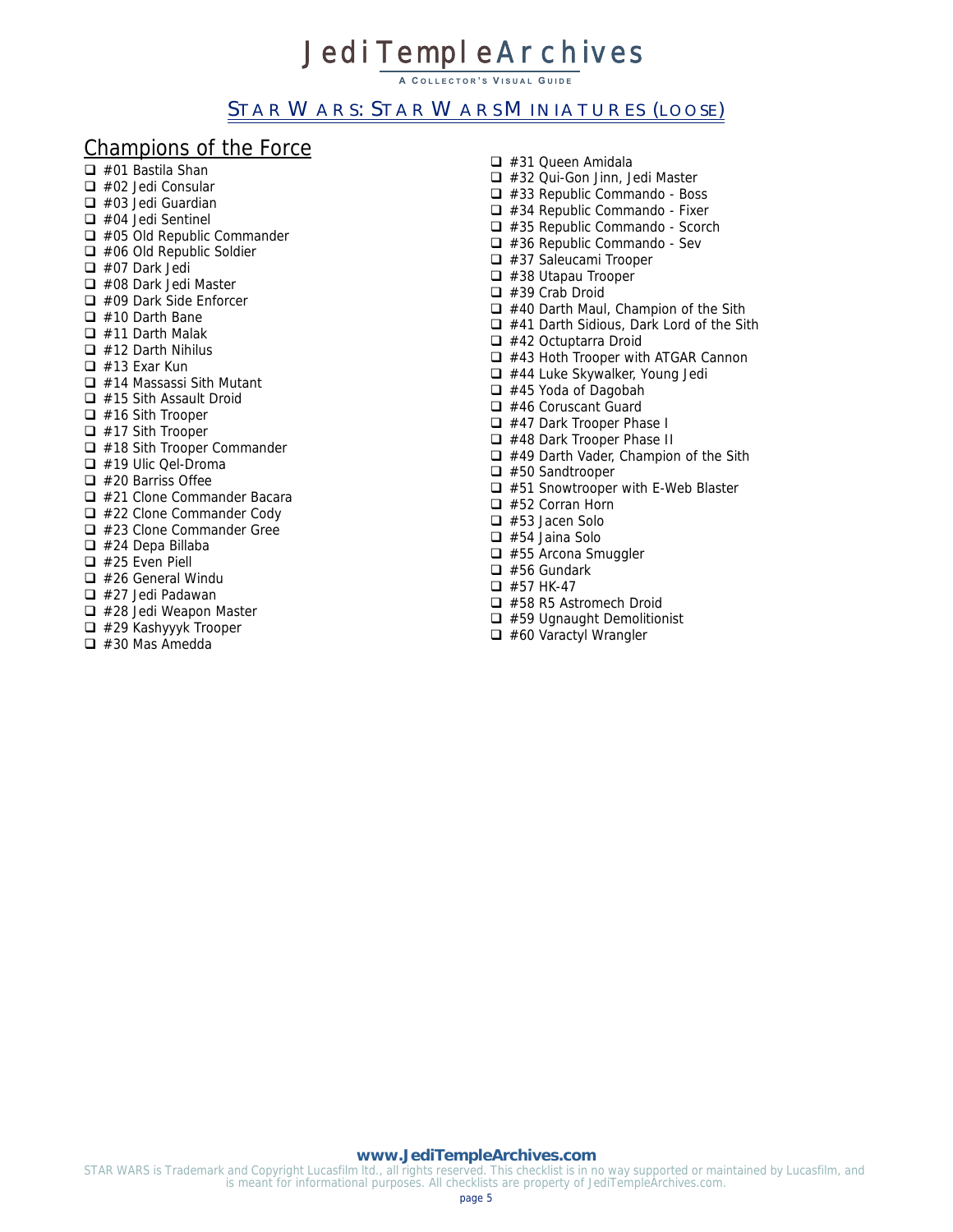**A C OLLECTOR ' S V ISUAL G UIDE**

# STAR WARS: STAR WARS MINIATURES (LOOSE)

# Bounty Hunters

- □ #01 ISP Speeder
- □ #02 Commerce Guild Homing Spider Droid
- □ #03 Corporate Alliance Tank Droid
- □ #04 Droid Starfighter in Walking Mode
- □ #05 Huge Crab Droid
- □ #06 Chewbacca with C-3PO
- □ #07 Han Solo Scoundrel
- $\Box$  #08 Luke Skywalker of Dagobah
- □ #09 Princess Leia Hoth Commander
- $\Box$  #10 Rebel Captain
- $\Box$  #11 Rebel Heavy Trooper
- $\Box$  #12 Rebel Snowspeeder
- $\Box$  #13 Lord Vader
- $\Box$  #14 Talon Karrde
- $\Box$  #15 Aqualish Assassin
- $\Box$  #16 Ayy Vida
- $\Box$  #17 Bib Fortuna
- $\Box$  #18 Bith Black Sun Vigo
- □ #19 Boba Fett, Bounty Hunter
- $\Box$  #20 Boshek
- $\Box$  #21 Bossk, Bounty Hunter
- $\Box$  #22 Boushh
- $\Box$  #23 Calo Nord
- $\Box$  #24 Corellian Pirate
- $\Box$  #25 Dannik Jerriko
- $\Box$  #26 Dark Hellion Marauder on Swoop Bike
- $\Box$  #27 Dark Hellion Swoop Gang Member
- $\Box$  #28 Defel Spy
- $\Box$  #29 Dengar Bounty Hunter
- $\Box$  #30 Djas Puhr
- $\Box$  #31 E522 Assassin Droid □ #32 4-LOM, Bounty Hunter  $\Box$  #33 Gamorrean Thug  $\Box$  #34 Garindan  $\Box$  #35 Human Blaster-for-Hire  $\Box$  #36 IG-88, Bounty Hunter  $\Box$  #37 Jango Fett, Bounty Hunter  $\Box$  #38 Klatooinian Hunter  $\Box$  #39 Komari Vosa □ #40 Mistryl Shadow Guard  $\Box$  #41 Mustafarian Flea Rider  $\Box$  #42 Mustafarian Soldier  $\Box$  #43 Nikto Gunner on Desert Skiff  $\Box$  #44 Nym  $\Box$  #45 Quarren Bounty Hunter  $\Box$  #46 Rodian Hunt Master □ #47 Tamtel Skreej (Lando Calrissian)  $\Box$  #48 Tusken Raider Sniper  $\Box$  #49 Utapaun on Dactillion  $\Box$  #50 Weequay Leader  $\Box$  #51 Weequay Thug □ #52 Young Krayt Dragon  $\Box$  #53 Zuckuss  $\Box$  #54 Basilisk War Droid  $\Box$  #55 Mandalore the Indomitable  $\Box$  #56 Mandalorian Blademaster
	- $\Box$  #57 Mandalorian Commander
	- $\Box$  #58 Mandalorian Soldier
	- □ #59 Mandalorian Supercommando
	- $\Box$  #60 Mandalorian Warrior